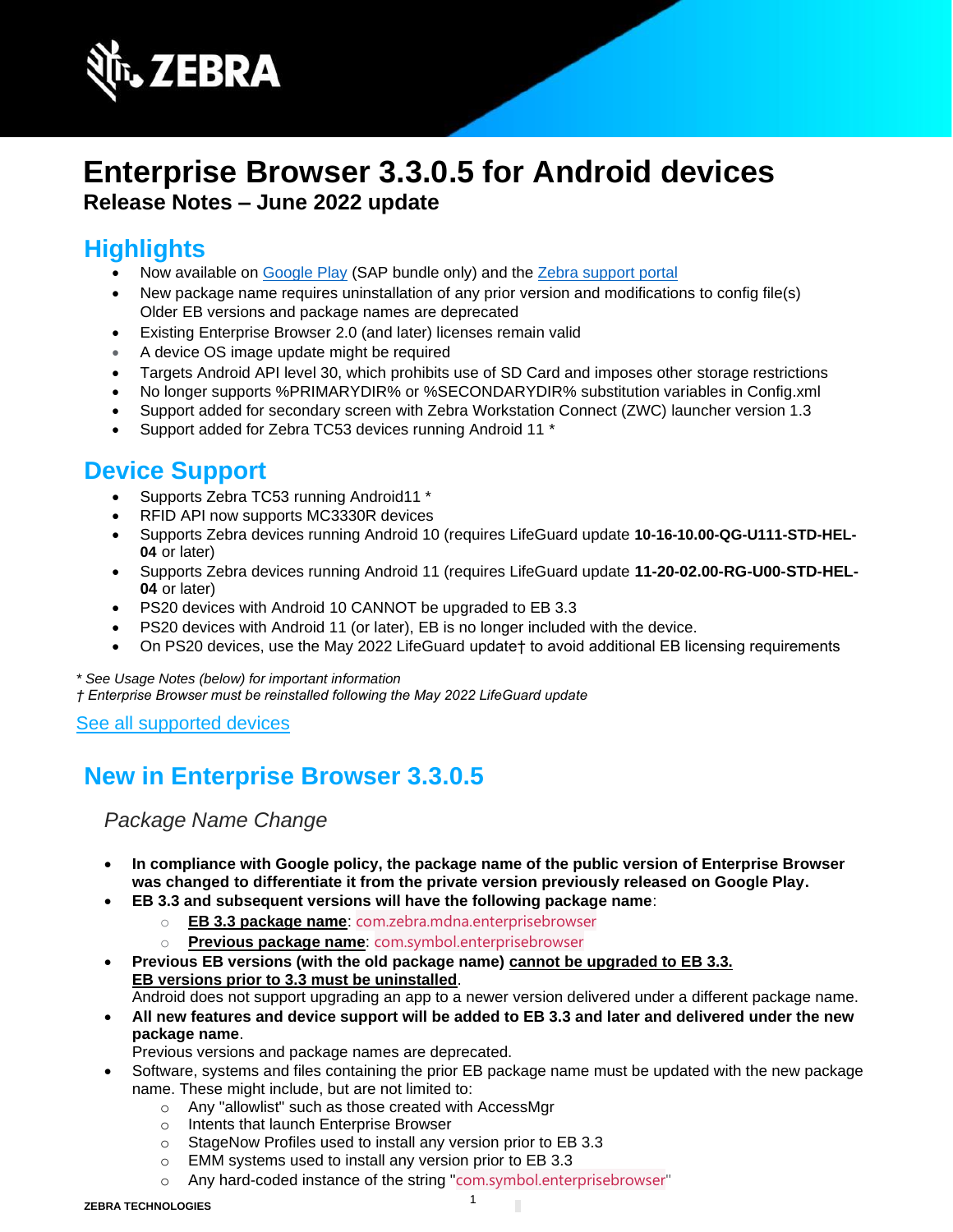

### *Storage Restrictions*

- **EB 3.3. targets Android API level 30**, which enforces the following Scoped Storage restrictions. **On devices running Android 11**:
	- o **External storage is no longer accessible**, including SD Card
	- o Config.xml **files must be re-deployed to**: /enterprise/device/enterprisebrowser
	- o **All other config files must also be saved to**: /enterprise/device/enterprisebrowser
	- o **All references in existing** Config.xml **files to restricted storage locations must be modified** to reflect above path.
- **Additional changes are required if a** Config.xml **file** contains references to an SD Card in the config files for optional features:
	- o Keycode mapping
	- o Shortcuts
	- o DOM injection
	- o Native tabbar
	- o Custom CSS
	- o ButtonBar
	- o Page-based Actions
- EB JavaScript apps are no longer permitted to read from or write to /sdcard. If necessary, apps must be modified to access /enterprise/device/enterprisebrowser
- Use of substitution variables in the Config.xml (i.e., %PRIMARYDIR%, %SECONDARYDIR%) is not supported

#### *OS Update*

- **The minimum device OS image required for compatibility with EB 3.3 is as follows**:
	- o Devices running Android 11 require LifeGuard update **11-20-02.00-RG-U00-STD-HEL-04** or later
	- o Devices running Android 10 require LifeGuard update **10-16-10.00-QG-U111-STD-HEL-04** or later

#### *Licensing*

• Licenses for Enterprise Browser 2.0 (and later) are valid. If present on the device, licenses are automatically reapplied when Enterprise Browser 3.3 is installed.

#### *Zebra Workstation Connect Support*

• EB3.3 apps can run on the secondary screen on devices running [Zebra Workstation Connect](https://techdocs.zebra.com/zwc/1-3/about/) 1.3 or later

Requires Lifeguard OS update 11-20-18.00-RG-U00-STD-HEL-04 (or later)

## **Usage Notes**

- To convert to the SAP bundle to the standard package, copy the Config.xml from /android\_regular on the device to the /enterprise/device/enterprisebrowser device folder.
- All EB 3.3 companion tools (i.e. Config Editor, Shortcut Utility etc.) must be reinstalled. Download the latest installer from the [Zebra support portal](https://www.zebra.com/us/en/support-downloads/software/developer-tools/enterprise-browser.html) for the latest tools.
- EB 3.3 works only with the latest set of EB JavaScript libraries.
- The default value for the MobileEditDisabledWidth config tag for SAP bundle has been changed to "auto" (formerly "none").
- Zebra recommends against the use of alert boxes to display any information in Enterprise Browser apps used in production environments as it might halt execution of the app.
- To use Enterprise Keyboard custom or SAP layouts, the encrypted layout file(s) must be deployed to the device folder: /enterprise/device/settings/ekb/config.

П